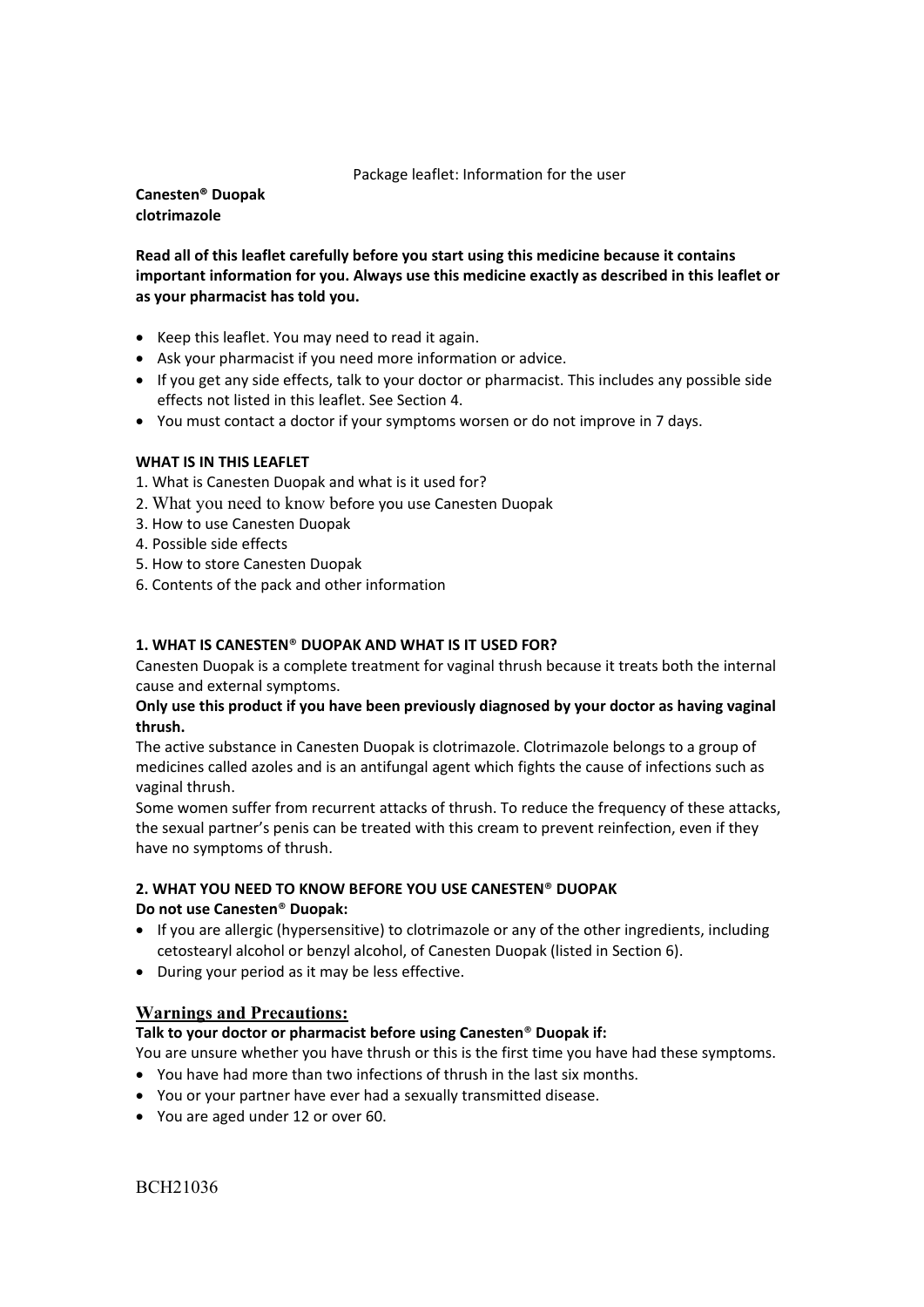- You have ever had an allergic reaction to Canesten or any other ingredients (listed in section6).
- You have any of the following symptoms:
	- Irregular vaginal bleeding.
	- Abnormal vaginal bleeding or a blood‐stained discharge.
	- Ulcers, blisters or sores of the vagina or vulva.
	- Redness, irritation or swelling associated with recent use of Canesten Duopak.
	- Lower abdominal pain.
	- Shoulder pain.
	- Back pain.
	- Pain or difficulty in passing urine.
	- Fever or chills.
	- Feeling sick or vomiting.
	- Diarrhoea.
	- A foul smelling discharge from the vagina.

This is because Canesten Duopak may not be the right treatment for you.

# **Other medicines and Canesten Duopack:**

Tell your pharmacist if you are using, have recently used or might use any other medicines. If you are taking tacrolimus or sirolimus (immunosuppressant medicine), then you should tell your doctor, because he or she will monitor the levels of this medicine in your blood.

# **Important information about some of the ingredients:**

The cream contains cetostearyl alcohol which may cause local skin irritation (e.g. rash, itching or redness). This product contains 20mg/g benzyl alcohol in each gram of cream. Benzyl alcohol may cause allergic reactions. Benzyl alcohol may cause mild local irritation.

# **Special precautions:**

Sexual intercourse should be avoided while using this product.

As with other creams and pessaries, this product may reduce the effectiveness of rubber contraceptives, such as condoms or diaphragms. Consequently, you should use alternative precautions for at least five days after using this product.

Do not use tampons, spermicides or other vaginal products while using this product.

# **Pregnancy and breastfeeding:**

If you are pregnant or breastfeeding, think you may be pregnant or are planning to have a baby, ask your doctor or pharmacist for advice before using this medicine. Canesten Duopack can be used in pregnancy and breastfeeding, but only under the supervision of your doctor or midwife. You must follow his/her instructions for use.

Use of the applicator is not advised during pregnancy.

# **3. HOW TO USE CANESTEN**® **DUOPAK**

Always use this medicine exactly as described in this leaflet or as your pharmacist has told you. Check with your pharmacist if you are not sure: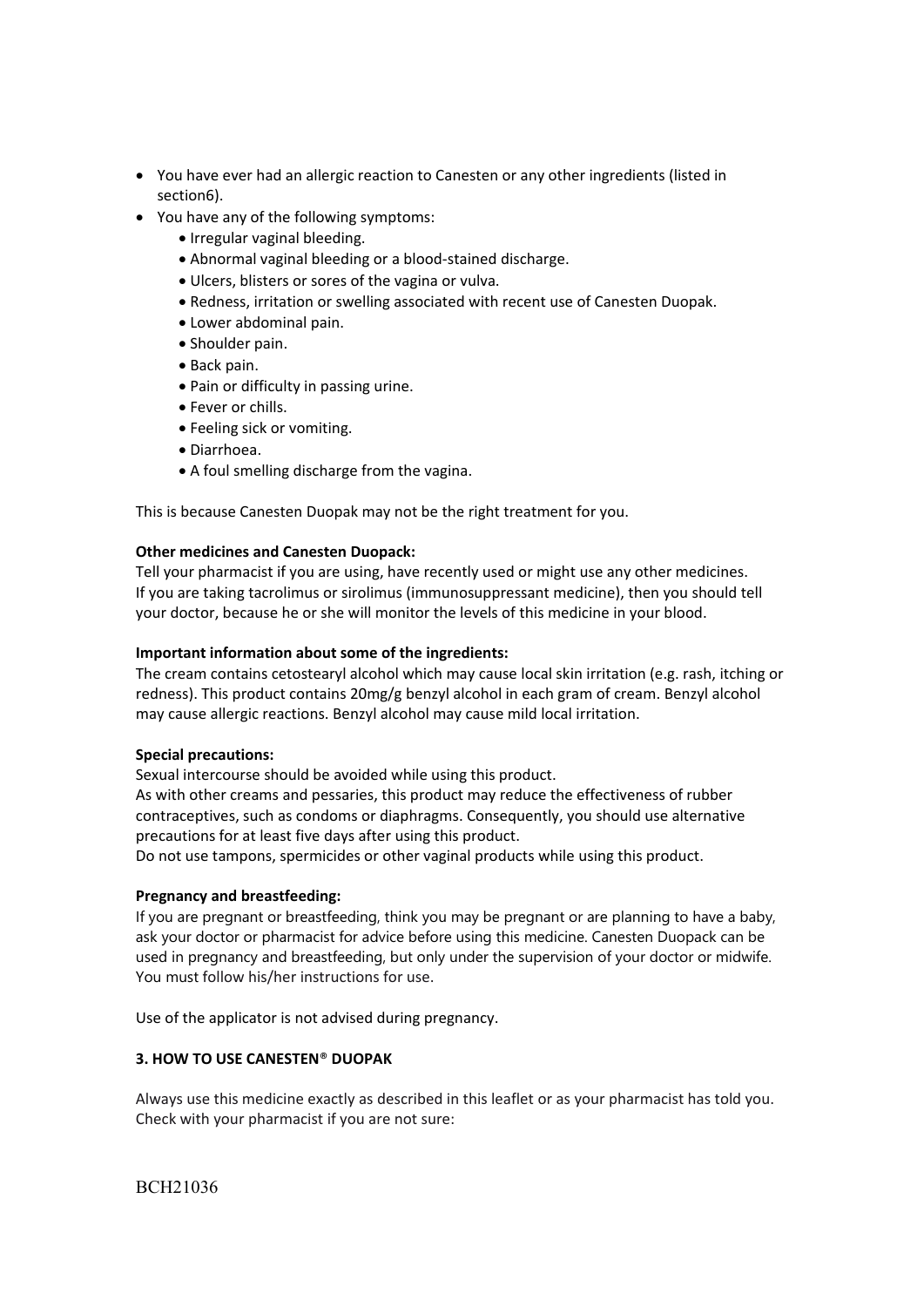### **The Pessary:**

If Canesten Duopak has been prescribed for you by your doctor, follow any instructions he/she may have given you. If you purchased this product without a prescription, follow these directions closely:

The applicator should be used to insert the pessary as high as possible into the vagina, preferably before going to sleep on **six consecutive nights** for convenient and comfortable treatment. Alternatively, two pessaries may be inserted into the vagina before going to sleep on three consecutive nights.

Wash your hands before handling the applicator and the foil blister pack and again afterwards when you have used the applicator.

1. Remove the applicator from the packaging and pull out the plunger and red lock from the applicator body.



2. Remove the pessary from the foil blister pack and place into the open end of the applicator body with the curved edge of the pessary facing down. Push the plunger and lock into the applicator body until you feel a click.



3. Once you have felt the click, remove the lock from the plunger and then carefully insert the applicator as deep as is comfortable into the vagina (this is easiest when lying on your back with your knees bent up) up to the patterned grip zone, without pressing on the plunger.



4. Hold the applicator body at the patterned grip zone and slowly push the plunger all the way until it stops, so that the pessary is deposited into the vagina.



5. Remove the applicator. After use, disassemble all the components for cleaning and wash thoroughly in warm (not boiling) soapy water, rinse for 30 seconds and wipe the parts carefully. Store it in a clean and safe place.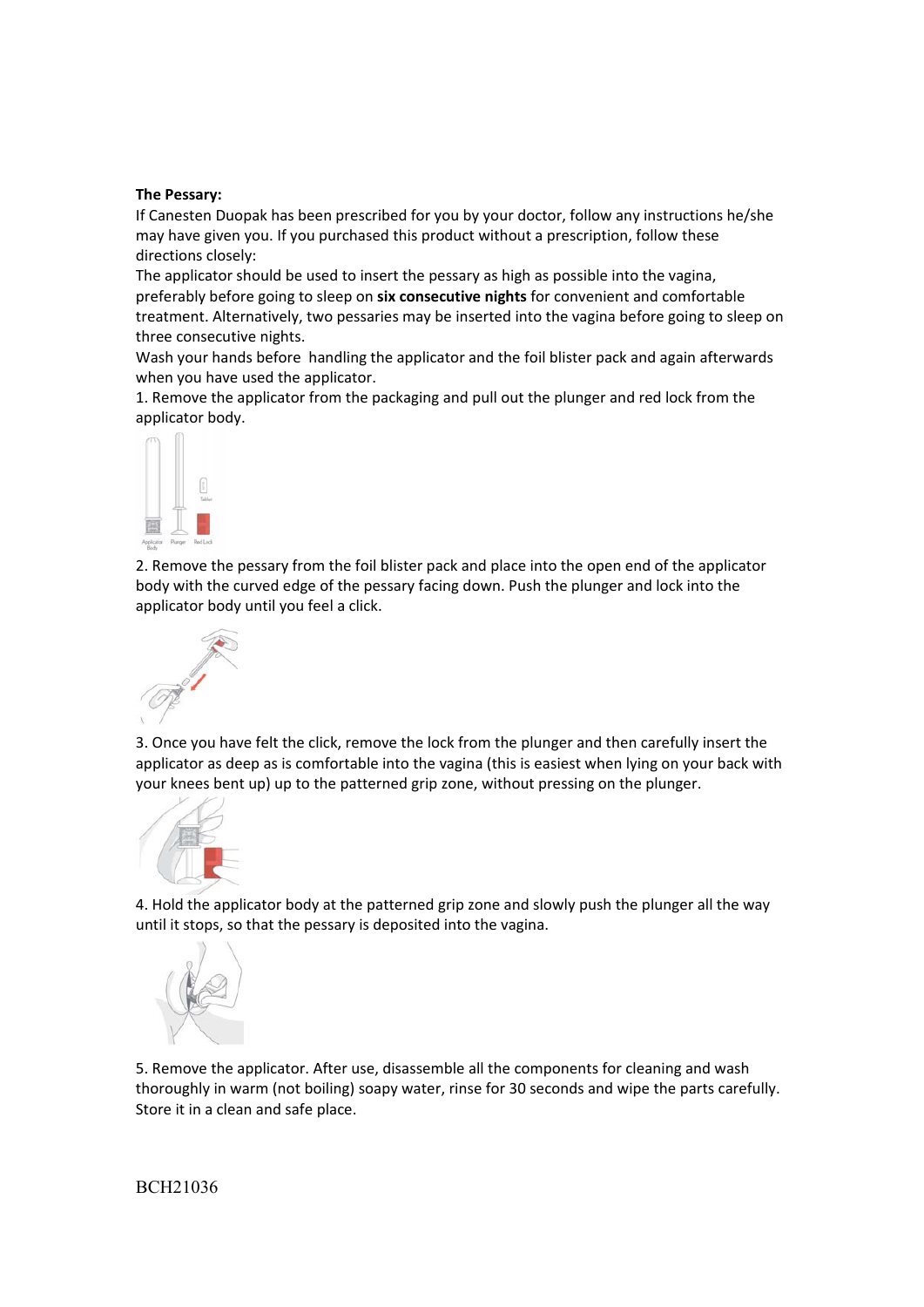

For re-use, ensure the red lock is replaced on the plunger and repeat the process from step 2. After completing the treatment, dispose of the applicator and red lock in a safe place, out of the reach of children. The applicator cannot be flushed down the toilet.

Since the pessary dissolves in the vagina, it may be helpful to wear a panty liner because it is quite common to notice a white chalky residue after using the pessary. This does not mean that the treatment has not worked. However, if you notice pieces of undissolved pessary, speak to your doctor or a pharmacist, as the treatment may not have worked properly.

#### **The Cream:**

Before use, pierce the tube seal by inverting the cap over the end of the tube and press.

### **Women:**

To treat the itching and soreness of the vulva (vulvitis), the cream should be thinly and evenly applied to the area around the entrance of the vagina, 2 or 3 times a day and smoothed in gently.

### **Treating your sexual partner:**

If your sexual partner is treated with this cream, the cream should be applied to the end of the penis 2 or 3 times a day for up to two weeks.

The symptoms of thrush should disappear within three days of treatment. If no improvement is seen after seven days you must tell your doctor. If the infection returns after seven days you may use one further treatment, but if you have more than two infections within two months you should see your doctor.

# **The pessary is for use in the vagina only. The cream is for external use only: Do not put the pessary or cream in your mouth or swallow them.**

If the pessary or cream are swallowed accidentally, tell your doctor straight away or contact the Accident and Emergency Department of your nearest hospital. Avoid contact with the eyes.

#### **4. POSSIBLE SIDE EFFECTS**

Like all medicines, Canesten Duopak can cause side effects, although not everybody gets them. As with all medicines, some people may be allergic to the pessary or cream. If you are allergic, a reaction will occur soon after you have used the medicine. If you experience an allergic reaction or the redness, burning, pain, itching or swelling get worse, stop using this product and tell your doctor straight away or contact the Accident and Emergency Department of your nearest hospital.

Signs of an allergic reaction may include:

- Rash.
- Swallowing or breathing problems.
- Swelling of your lips, face, throat or tongue.
- Weakness, feeling dizzy or faint.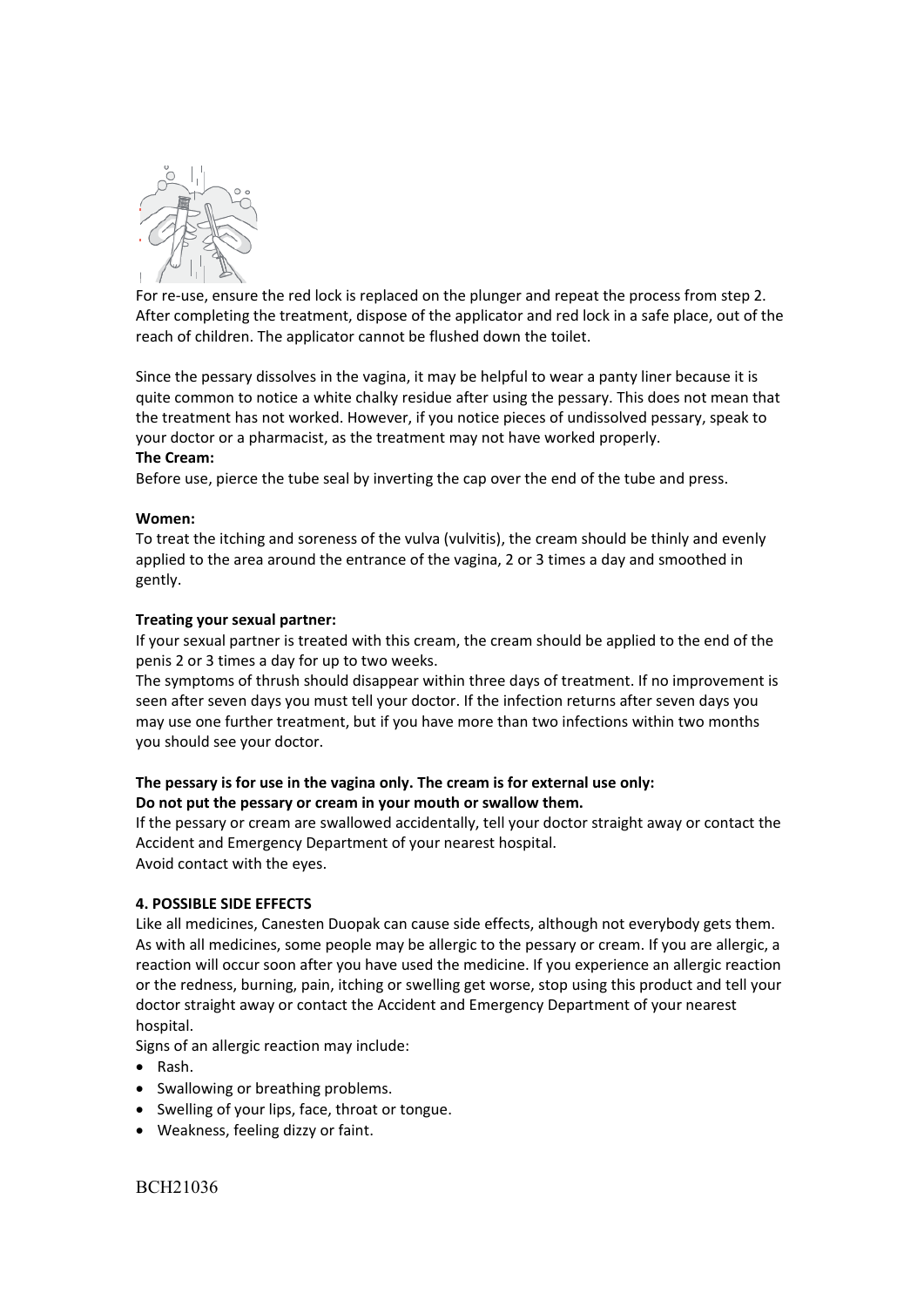- Nausea.
- Low blood pressure.

After you insert the pessary or apply the cream you might experience:

• Mild burning, irritation.

Other potential side effects that have been reported:

Discomfort of the vagina or vulva, redness, swelling, bleeding, peeling skin in the genital area, itching, rash, vaginal discharge, pain (e.g. abdominal or pelvic area).

# **Reporting of side effects**

If you get any side effects, talk to your doctor, pharmacist or nurse. This includes any possible side effects not listed in this leaflet. You can also report side effects directly via HPRA Pharmacovigilance, Website: www.hpra.ie. By reporting side effects you can help provide more information on the safety of this medicine.

# **5. HOW TO STORE CANESTEN**® **DUOPAK**

# **Keep this medicine out of the sight and reach of children.**

Do not store above 25°C.

Do not use the pessary or cream after the expiry date which is stated at one end of the carton, on the foil blister strip of the pessaries and on the end of the tube of cream. The expiry date refers to the last day of that month.

Do not throw away any medicines via wastewater or household waste. Ask your pharmacist how to dispose of medicines you no longer use. These measures will help to protect the environment.

# **6. CONTENTS OF THE PACK AND OTHER INFORMATION**

# **What Canesten**® **Duopak contains:**

**Pessary:** 

- The active substance is clotrimazole at a strength of 100mg.
- The other ingredients are lactose monohydrate, microcrystalline cellulose, lactic acid, maize starch, crospovidone, calcium lactate pentahydrate, magnesium stearate, colloidal anhydrous silica and hypromellose.

# **Cream:**

- The active substance is clotrimazole at a strength of  $1\%$  w/w ( $10$ mg/g).
- The other ingredients are benzyl alcohol, polysorbate 60, sorbitan stearate, cetyl palmitate, cetostearyl alcohol, octyldodecanol and purified water. *See Section 2 'Important information about some of the ingredients' for benzyl alcohol and cetostearyl alcohol advice.*

# **What Canesten**® **Duopak looks like and contents of the pack:**

Canesten Duopak contains a full course of treatment, which consists of six 100mg pessaries held inside a foil blister pack, one applicator for insertion of the pessary into the vagina and one 20g tube of white external cream.